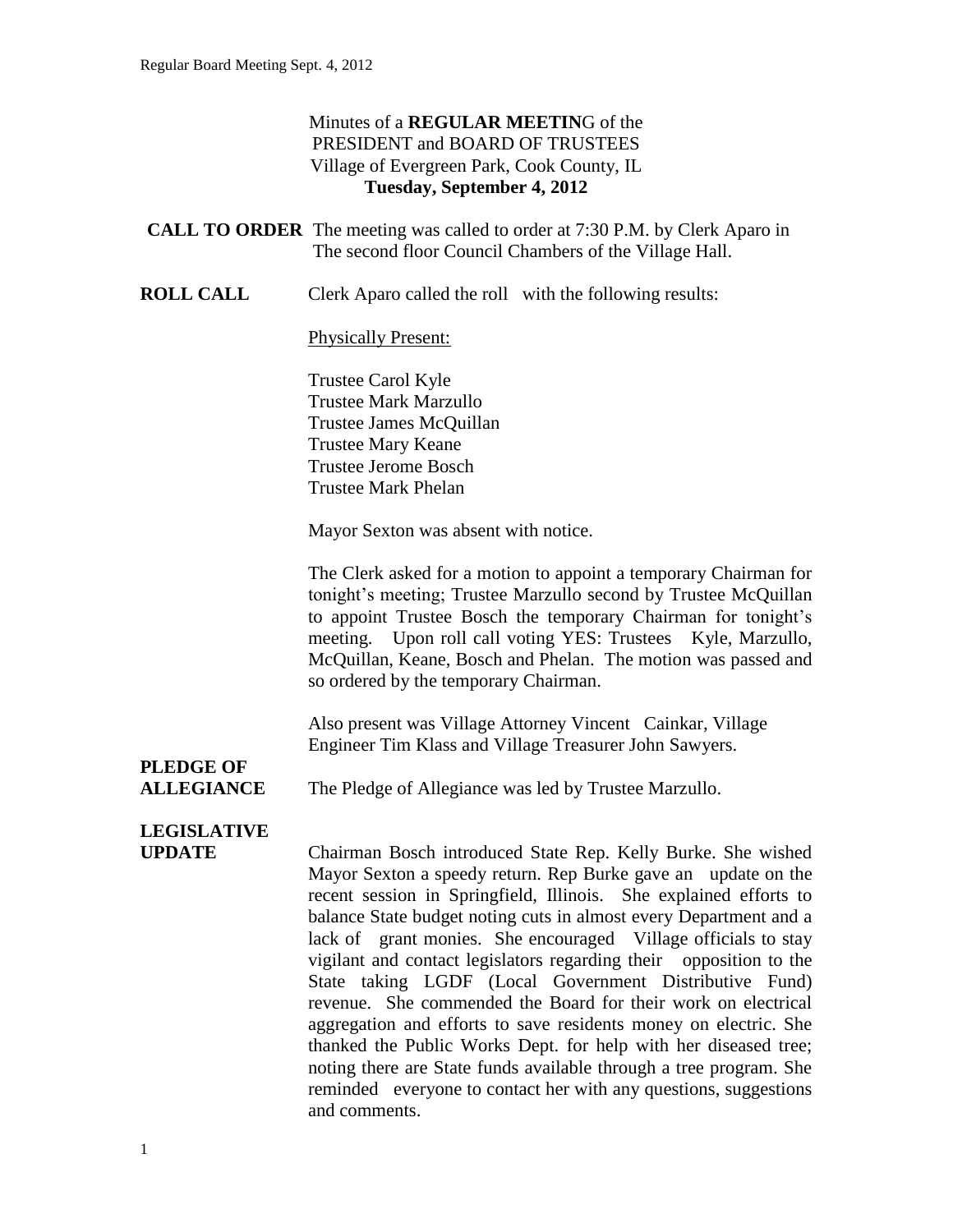# **OPEN PUBLIC**

**FORUM** Chairman Bosch made the following announcements:

- 1. Most Holy Redeemer has changed the Mass in the Park to this Sunday, September 9, 2012.
- 2. St. Bernadette's annual Rib Fest will be held on Saturday, September 22, 2012 from 4 p.m. to 11 p.m.
- 3. The Village of Evergreen Park will host the Hot Rod Classic Car Show at Yukich Field on Friday, October 12, 2012 from 3 pm-10 p.m. A portion of the proceeds will benefit the Toy Trucks for Tots. Trustee Keane encouraged everyone to register early.
- 4. The EP Historical Commission will hold a meeting on Wednesday, September 12, 2012 at 7:00 pm in the Community Room of the Village Hall. The meeting is open to the public.
- 5. Movies in the Park continue on Friday, September 14, 2012 at dusk at Duffy Park, "Abbott and Costello Meet Frankenstein".
- 6. Farmers Market continues each Thursday from 7:00 am-1:00 pm at Yukich Fields, until October 25, 2012. Jolene noted customers are numbering 900-1,100 to the market each week.
- 7. Fall Tree program ends Friday, September 28, 2012. Brochures are available at the Village Hall and on the website [www.evergreenpark-ill.com.](http://www.evergreenpark-ill.com/)

#### **OPEN PUBLIC AUDIENCE** NONE.

# **REGULAR**

**AGENDA** Motion by Trustee Kyle second by Trustee Phelan to waive the reading of the minutes of the August 20, 2012 Regular Meeting by the President and Board of Trustees and approved as presented was passed by unanimous voice vote and so ordered by the Chair.

### **EXECUTIVE SESSIONS**

**MINUTES** Motion by Chairman Bosch second by Trustee Kyle to retain confidentiality and not to release the Executive Session minutes from Board Meetings of April 2, 2012 and July 16, 2012 as included in the six month review. Upon roll call voting YES: Trustees Marzullo, McQuillan, Keane, and Chairman Bosch, Phelan and Kyle voting NO: NONE. The motion was passed and so ordered by the Chair.

# **RESOLUTION**

**NO. 21-2012** Motion by Trustee Phelan second by Trustee Keane, to approve **Resolution NO. 21-2012** with expenditures of the General Corporate Fund of \$338,755.60 and the Sewer and Water Fund in the amount of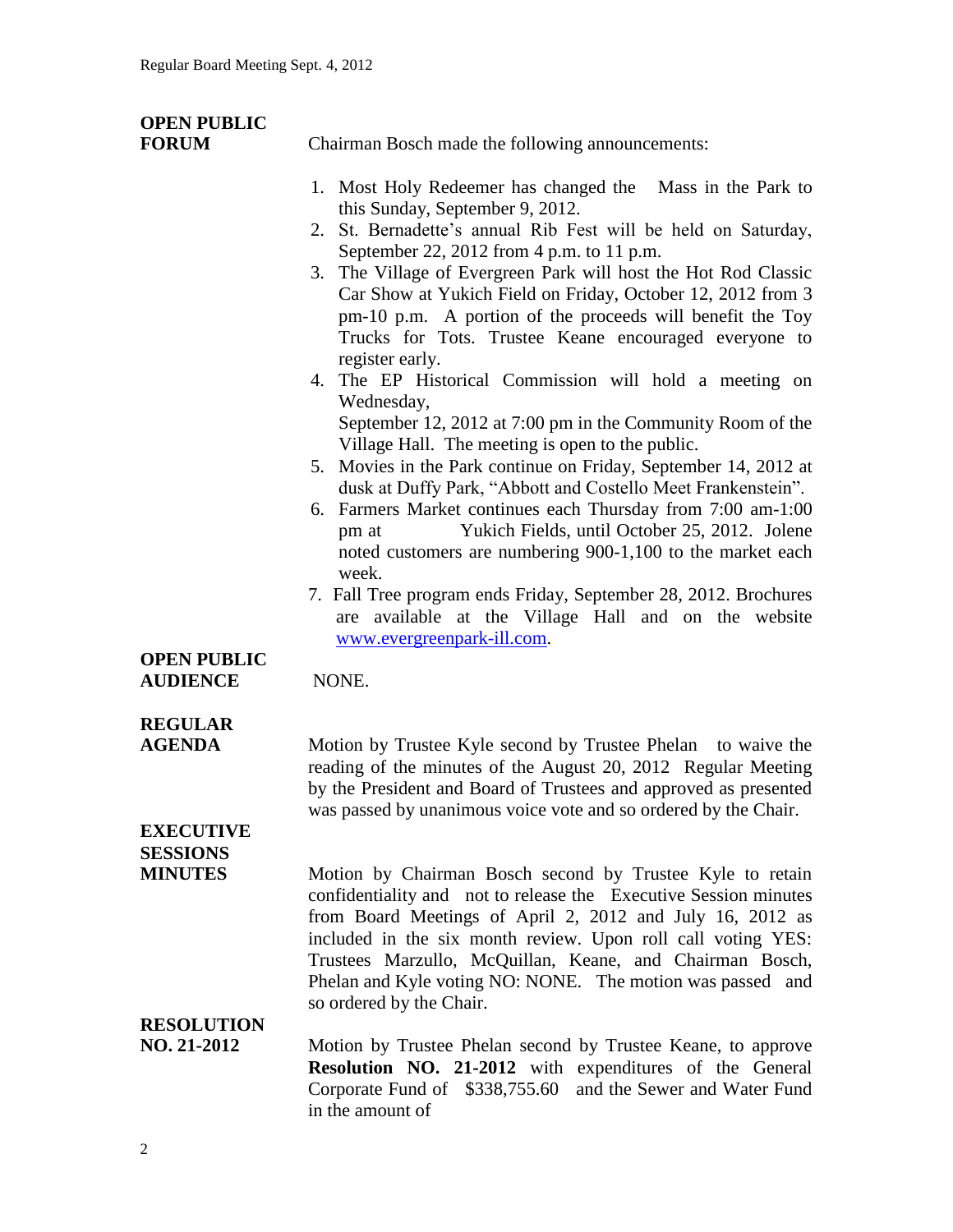$$37,264.15$  and the 95<sup>th</sup> Street TIF Fund  $$3,785.50$  and the Capital Improvement Fund, \$887,236.50 and the Street Bond Fund \$500.00 for a total of \$1,267,541.75. Upon roll call, voting YES: Trustees McQuillan, Keane, Chairman Bosch, Phelan, Kyle and Marzullo; voting NO: NONE. The motion was passed and so ordered by the Chair.

# **WATER COLLECTORS**

**REPORT** Motion by Trustee Phelan second by Trustee Kyle to approve the Water Collector's report for **August 2012** for information and file in the amount of \$ 582,587.75. The motion was passed by unanimous voice vote and so ordered by the Chair.

#### **VILLAGE COLLECTORS REPORT**

Motion by Trustee McQuillan second by Trustee Keane to approve the Village Collector's report for **August 2012** for information and file in the amount of \$ 3,093,305.84. The Chair noted over \$1.1 m in property taxes and significant amounts in permit fees for Meijer's and Menards are reflected in the total collected. The motion was passed by unanimous voice vote and so ordered by the Chair.

### **BUSINESS**

#### **ORDINANCE**

**NO. 23-2012** Motion by Trustee Bosch second by Trustee McQuillan to approve **ORDINANCE NO. 23-2012,** " AN ORDINANCE AMENDING CHAPTER 11, LICENSE, TAXATION AND MISCELLANEOUS BUSINESS REGULATIONS, ARTICLE III, BUSINESS REGULATIONS, CERTIFICATES AND PERMITS, SECTION 11-111, SUSPENSION; REVOCATION, AND SECTION 11-112, APPEALS OF THE MUNICIPAL CODE OF THE VILLAGE OF EVERGREEN PARK." The Attorney explained this allows the Mayor to appoint a hearing officer to hear revocations of business licenses and appeals to the court. Upon roll call voting YES: Trustees Keane, Bosch, Phelan, Kyle, Marzullo and McQuillan; voting NO: NONE. The motion was passed and so ordered by the Chair.

### **ORDINANCE**

**NO. 24-2012** Motion by Trustee Bosch second by Trustee McQuillan to approve **ORDINANCE NO. 24-2012,** " AN ORDINANCE AMENDING CHAPTER 2, ADMINISTRATION, BY CHANGING SECTION 2-27, COMPESATION OF TRUSTEES, SECTION 2-47, COMPENSATION FO MAYOR, AND SECTION 2-216 COMPENSATION OF VILLAGE CLERK, OF THE EVERGREEN PARK MUNICIPAL CODE." Upon roll call

**CERTIFICATES** NONE.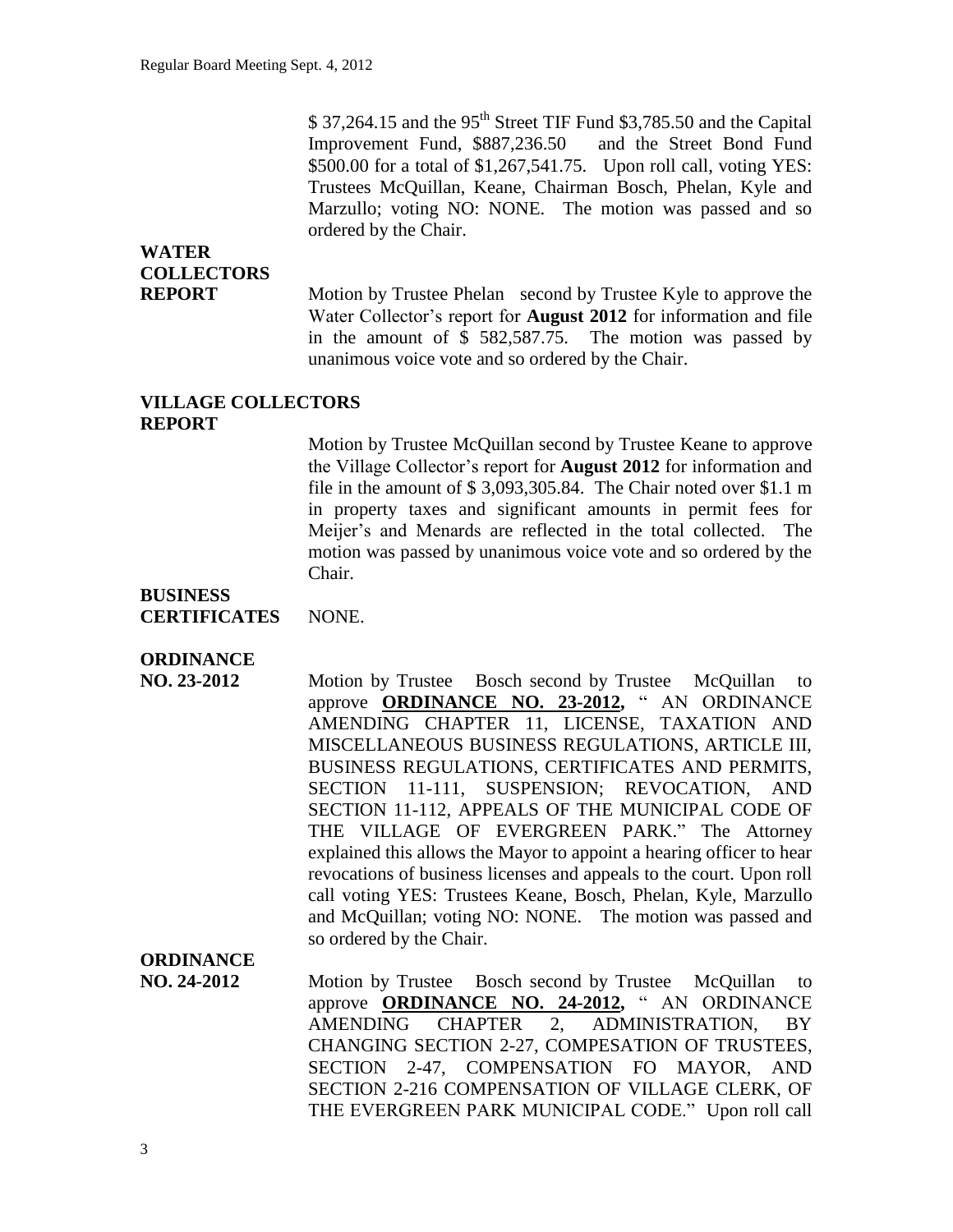voting YES: Trustees Chairman Bosch, Phelan, Kyle, Marzullo, McQuillan and Keane; voting NO: NONE. The motion was passed and so ordered by the Chair.

# **ORDINANCE**

**NO. 25-2012** Motion by Trustee Bosch second by Trustee McQuillan to approve **ORDINANCE NO. 25-2012,** "AN ORDINANCE OF THE VILLAGE OF EVERGREEN PARK APPROVING AN ADDITIONAL GROUND SPACE LEASE AGREEMENT WITH NEW CINGULAR WIRELESS PCS, LLC FOR THE PROPERTY LOCATED AT 9558 SOUTH MAPLEWOOD, EVERGREEN PARK, ILLINOIS." The attorney explained this is a relocation of the antennae currently on top of LCM hospital due to the demolition of the old building. Upon roll call voting YES: Trustees Phelan, Kyle, Marzullo, McQuillan, Keane and Chairman Bosch; voting NO: NONE. The motion was passed and so ordered by the Chair.

#### **PROCLAMATION**

**Motion by Trustee Marzullo second by Trustee Keane to approve the Proclamation,** *" Declaring September 17-23, 2012 as " Constitution Week;" and to proclaim September 19, 2012 as "No Text on Board- Pledge Day in the Village of Evergreen*  **Park.** " Upon roll call voting YES: Trustees Kyle, Marzullo, McQuillan, Keane, Chairman Bosch and Phelan; voting NO: NONE. The motion was passed and so ordered by the Chair.

#### **WASTE MANAGEMENT REFUSE CONTRACT**

Attorney Cainkar stated he is reviewing the contract for any legal issues. NO BOARD ACTION TAKEN ON THIS ITEM.

## **MARTYRFEST HOMECOMING & WALK A THON**

**REQUEST** Motion by Trustee McQuillan second by Trustee Phelan to approve the request for Queen of Martyrs' Fest and liquor license on parish grounds on Friday, Saturday and Sunday, September 21- 23, 2012; and the Annual Walk a Thon on Friday, September 28, 2012 with a rain date of Monday, October 1, 2012. Upon roll call voting YES: Trustees Marzullo, McQuillan, Keane, Chairman Bosch, Phelan and Kyle; voting NO: NONE. The Motion was passed and so ordered by the Chair.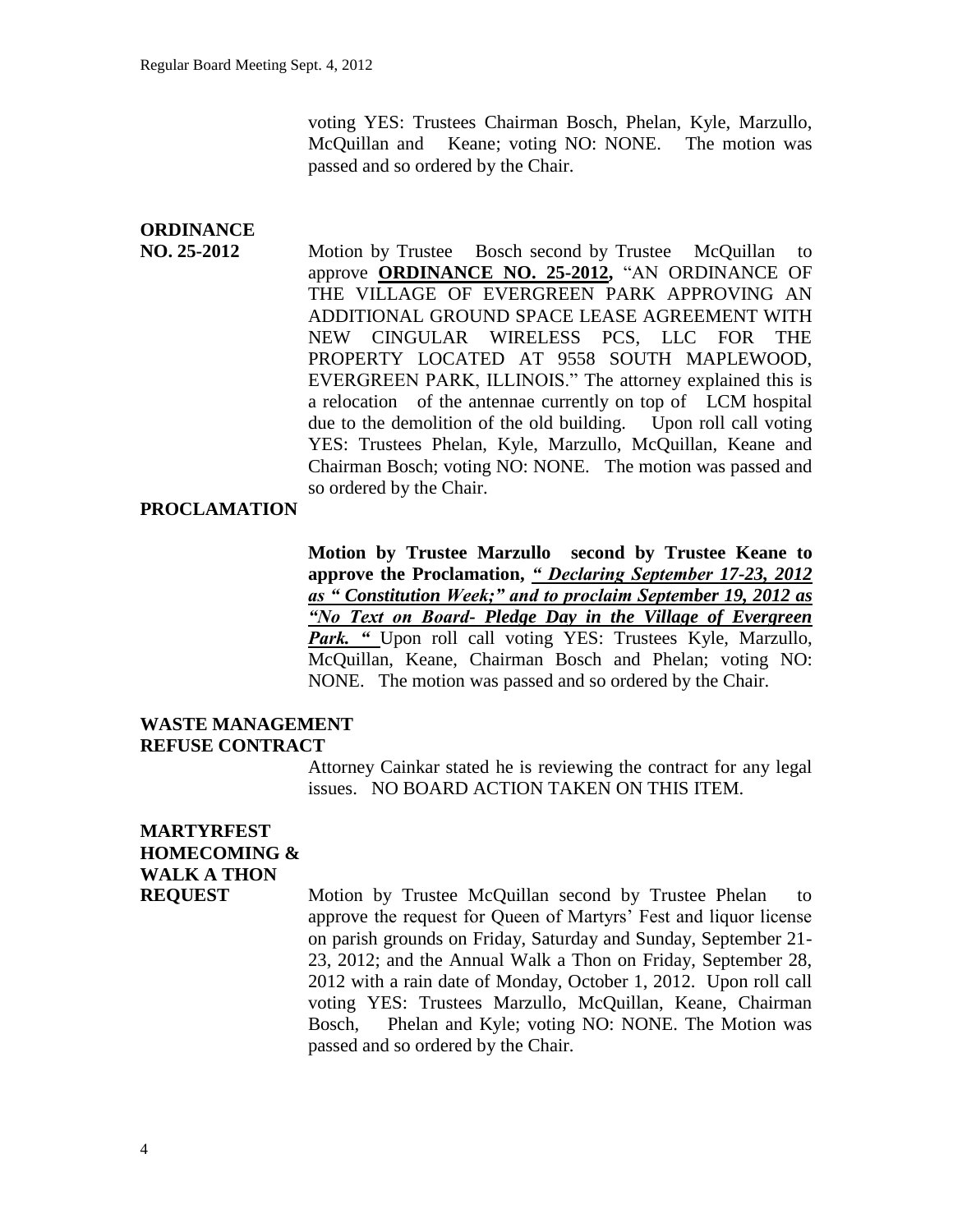## **ST. XAVIER UNIVERSITY**

**5K RUN** Motion by Trustee Kyle second by Trustee Keane to approve SXU request to hold the 12 annual Cougar 5 K Run/Walk on Saturday, September 29, 2012. Upon roll call voting YES: Trustees Marzullo, McQuillan, Keane, Chairman Bosch, Phelan and Kyle; voting NO: NONE. The Motion was passed and so ordered by the Chair.

# **MARTYRFEST HOMECOMING & WALK A THON**

**REQUEST** Motion by Trustee McQuillan second by Trustee Phelan to approve the request for Queen of Martyrs' Fest and liquor license on parish grounds on Friday, Saturday and Sunday, September 21- 23, 2012; and the Annual Walk a Thon on Friday, September 28, 2012 with a rain date of Monday, October 1, 2012. Upon roll call voting YES: Trustees Kyle, Marzullo, McQuillan, Keane, Chairman Bosch and Phelan; voting NO: NONE. The Motion was passed and so ordered by the Chair.

## **VEHICLE SALE REQUEST BY**

**REC. DEPT.** NO BOARD ACTION. This item was not discussed at tonight's Board Meeting.

# **ENGINEER'S**

**REPORT** Tim Klass had no report and there were no questions for the engineer.

# **ATTORNEY'S**

**REPORT** The Attorney had no report.

### **DEPT. HEADS**

**REPORTS** 2001 Youth Commissioner, Jim Feltz reported an average of sixteen teens used the facility per day; totaling 617 teens over the summer sessions.

> OCS Director, Jolene Churak and Tony Gallo have made submission on behalf of the EP Tax volunteers for the Governors Hometown Award; notification should be forthcoming.

> Sewer and Water Director, Mike Knieps reported Cook County sprayed on August 27, 2012 for mosquito abatement. Mr. Knieps reminded everyone to be cautious with and use repellent when going outdoors.